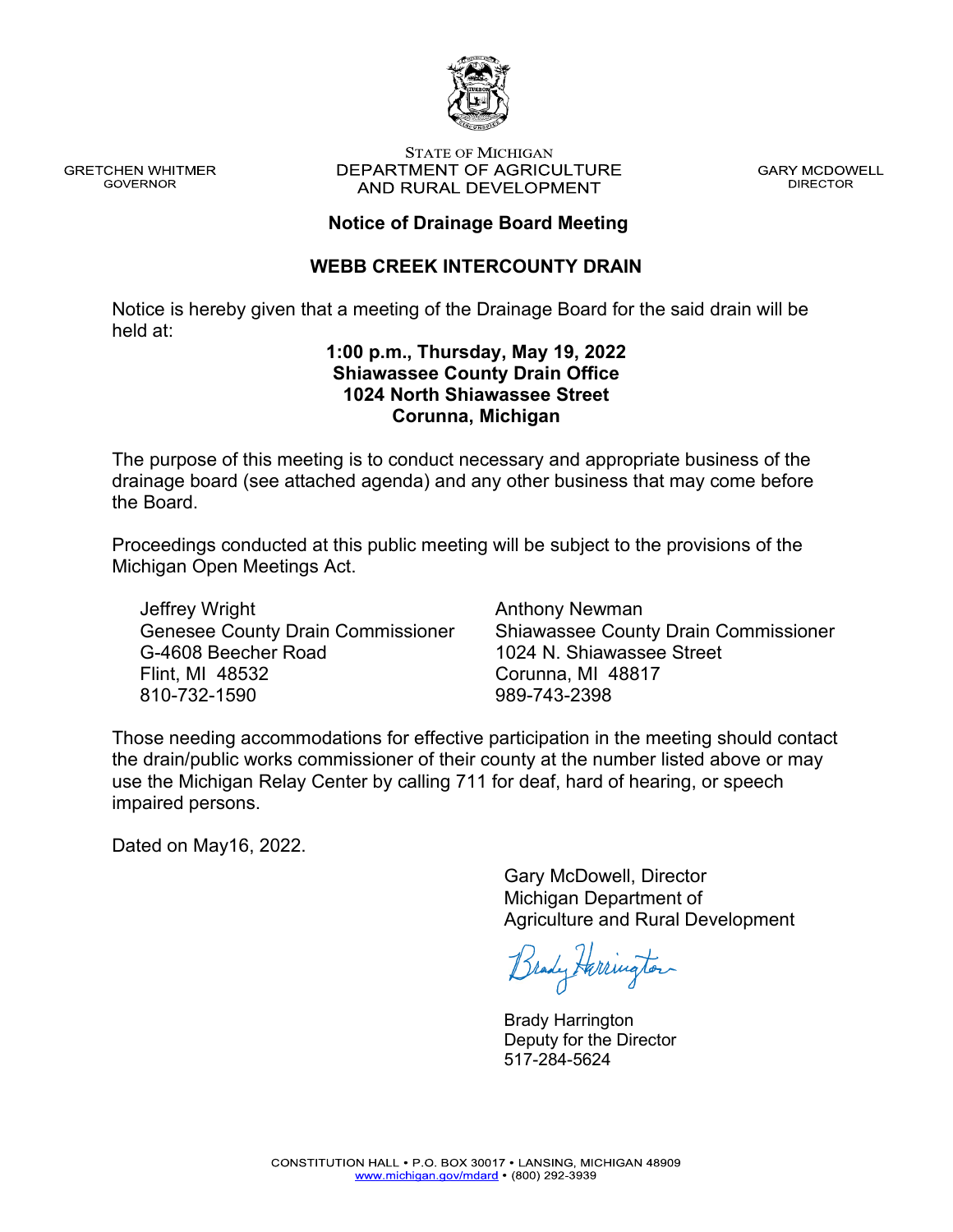CONSTITUTION HALL . P.O. BOX 30017 . LANSING, MICHIGAN 48909 www.michigan.gov/mdard • (800) 292-3939

Enclosure

Enclosed is a Notice of Meeting. If accessible, please post it in your office or in your building where other such notices are posted. Also, in accordance with P.A. 528 of the Public Acts of 2012, if your county maintains a website that is accessible to the public, **this notice and agenda** shall be posted on the homepage or on a separate webpage dedicated to public notices.

Also, please prepare an Affidavit of Posting and forward one copy to this office.

Sincerely,

Brady Harrington

Environmental Stewardship Division

May 16, 2022

### **SENT VIA EMAIL**

Mr. Jeffrey Wright Genesee County Drain Commissioner G-4608 Beecher Road Flint, MI 48532

Mr. Anthony Newman Shiawassee County Drain Commissioner 1024 North Shiawassee Street Corunna, MI 48817

RE: Webb Creek Intercounty Drain

Dear Commissioners:

**GOVERNOR** 

**GRETCHEN WHITMER** 

**STATE OF MICHIGAN** DEPARTMENT OF AGRICULTURE AND RURAL DEVELOPMENT

**GARY MCDOWELL DIRECTOR** 

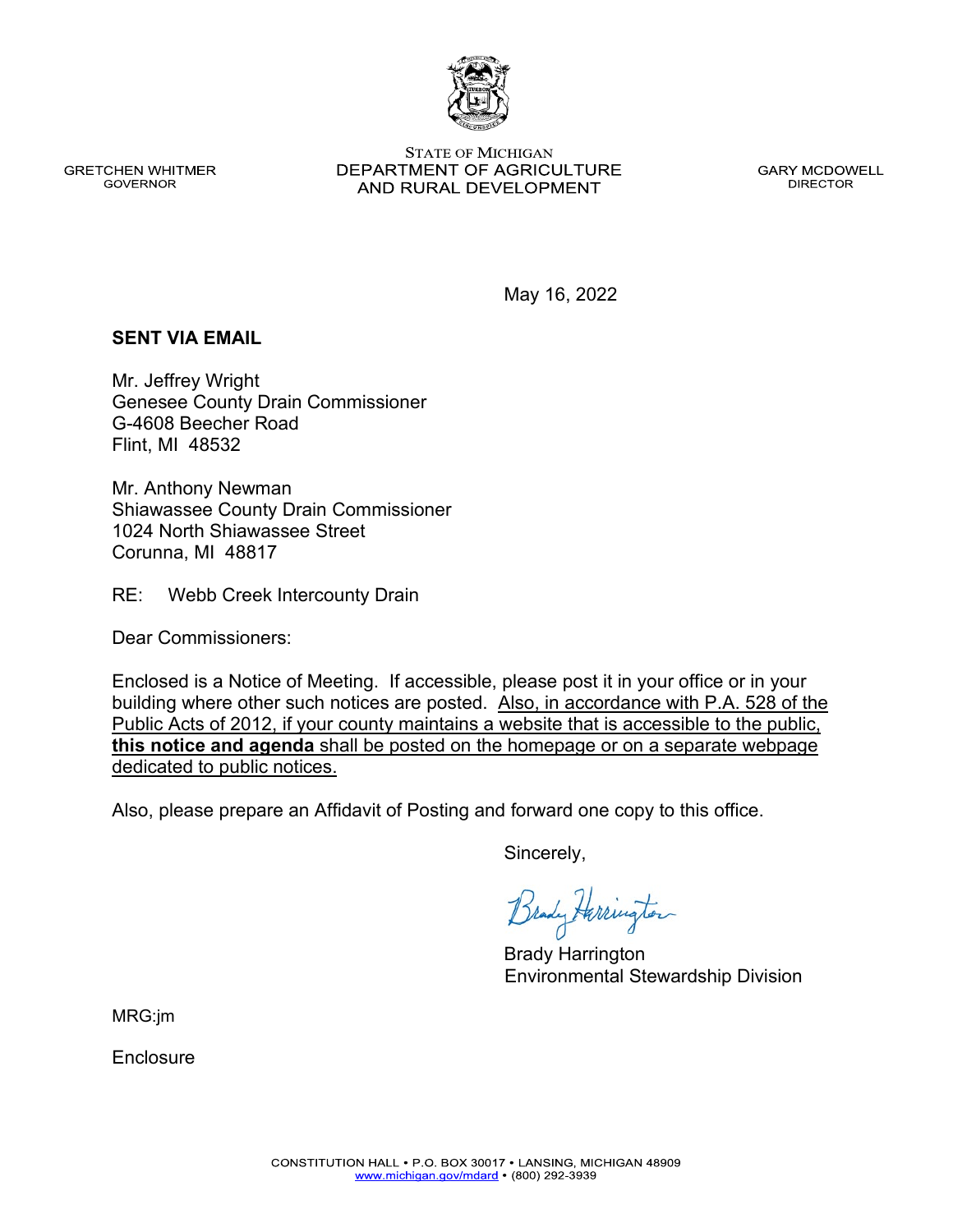# **Agenda**

**Webb Creek Intercounty Drain Drainage Board**

(Genesee and Shiawassee Counties)

#### **1:00 p.m., Thursday, May 19, 2022 Shiawassee County Drain Office 1024 North Shiawassee Street Corunna, Michigan**

1. Call to order and Introductions

Board Members Brady Harrington, Chair, Michigan Dept. of Agriculture & Rural Development Jeff Wright, Genesee County Drain Commissioner Anthony Newman, Shiawassee County Drain Commissioner

- 2. Review and set the agenda
- 3. Approval of the March 21, 2022, meeting minutes
- 4. Communications and reports of board members, committees, and consultants
	- a. Receive legal opinion and review preliminary drainage district boundary
	- b. Set apportionment
	- c. FOIA/Governance resolutions
	- e. Treasurer's report
- 5. Approval of invoices
- 6. Other business
- 7. Public comment
- 8. Next meeting
- 9. Adjourn

## **Agenda**

**Burns & Vernon Intercounty Drain Drainage Board** (Genesee and Shiawassee Counties)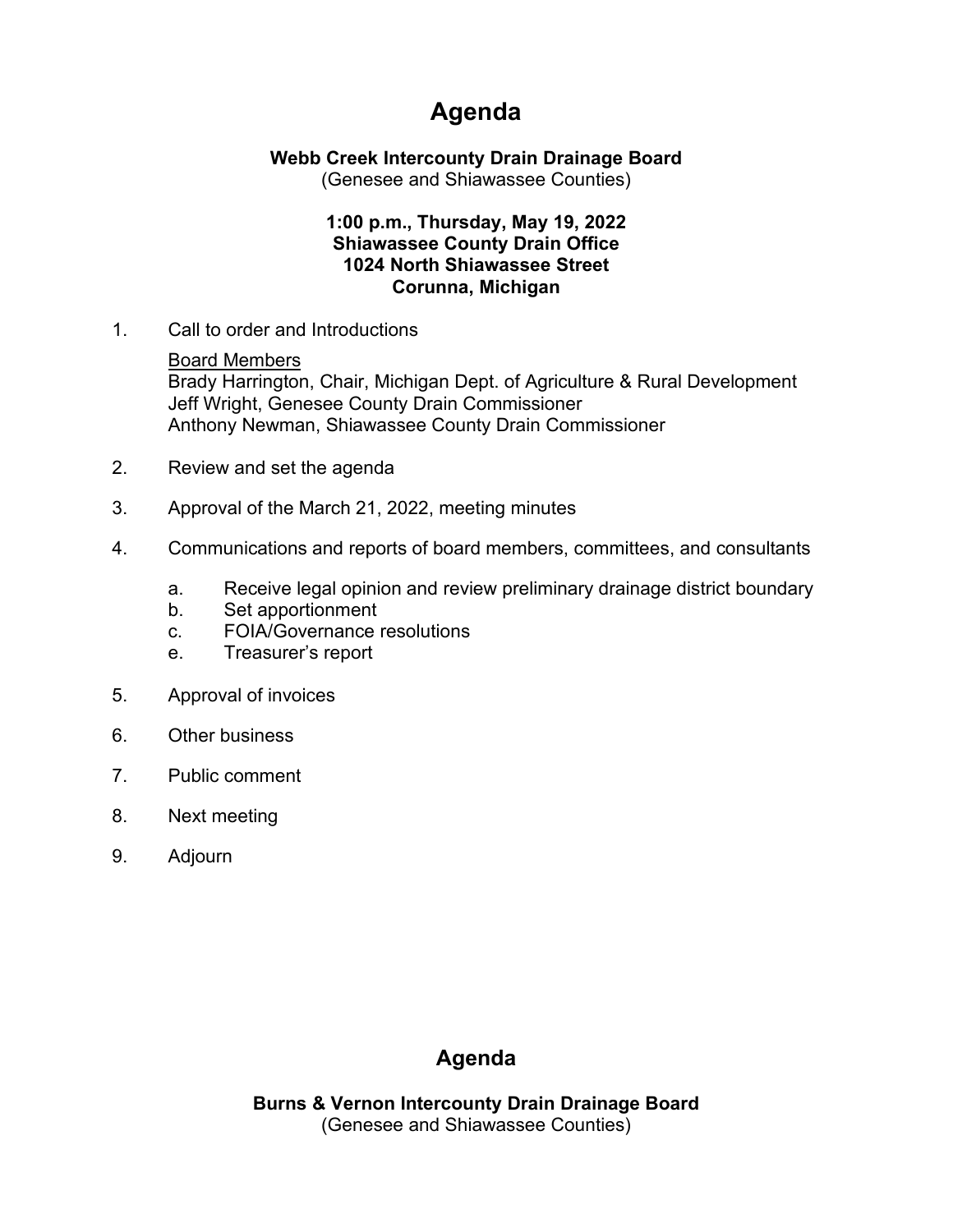#### **10:15 a.m., Monday, March 21, 2022 Shiawassee County Drain Office 1024 North Shiawassee Street Corunna, Michigan**

1. Call to order and Introductions

Board Members

Michael Gregg, Chair, Michigan Dept. of Agriculture & Rural Development Jeff Wright, Genesee County Drain Commissioner Anthony Newman, Shiawassee County Drain Commissioner

- 2. Review and set the agenda
- 3. Approval of the October 1, 2012, meeting minutes
- 4. Communications and reports of board members, committees, and consultants
	- a. Discuss the maintenance requests, receive bid proposals and take action to solicit/award contracts
	- b. Discuss the maintenance financing and apportionments between counties and take required action
	- c. Discuss and take action on a SESC resolution
	- d. Discuss and take action on a FOIA resolution
	- e. Discuss and take action on adoption of a Governance Resolution
	- f. Treasurer's report
- 5. Approval of invoices
- 6. Other business
- 7. Public comment
- 8. Next meeting April 12, 2022
- 9. Adjourn

### **Agenda**

**Chalker Intercounty Drain Drainage Board** (Genesee and Shiawassee Counties)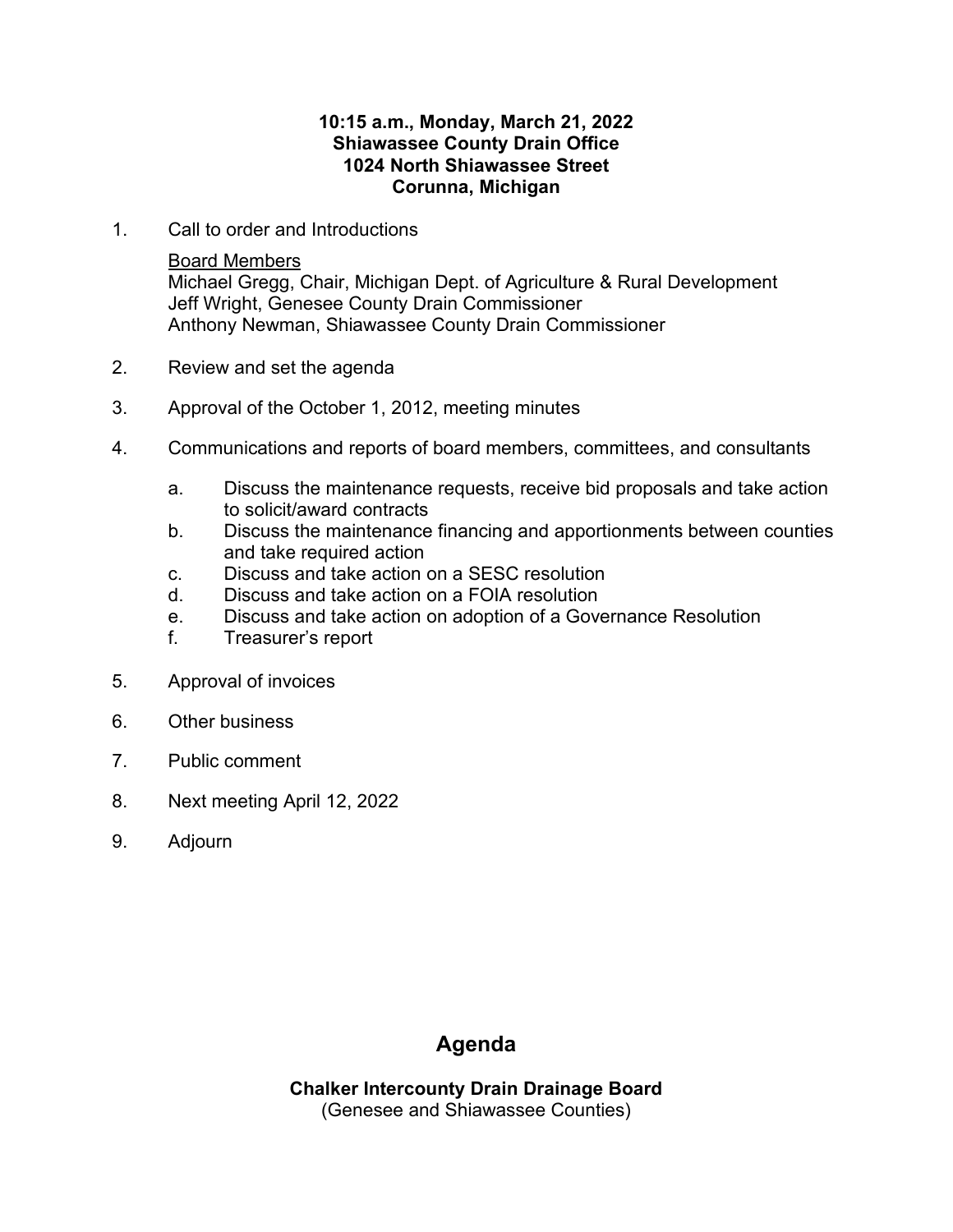#### **10:30 a.m., Monday, March 21, 2022 Shiawassee County Drain Office 1024 North Shiawassee Street Corunna, Michigan**

1. Call to order and Introductions

#### Board Members

Michael Gregg, Chair, Michigan Dept. of Agriculture & Rural Development Jeff Wright, Genesee County Drain Commissioner Anthony Newman, Shiawassee County Drain Commissioner

- 2. Review and set the agenda
- 3. Approval of the meeting minutes
- 4. Communications and reports of board members, committees, and consultants
	- a. Discuss the maintenance requests, receive bid proposals and take action to solicit/award contracts
	- b. Discuss the maintenance financing and apportionments between counties and take required action
	- c. Discuss and take action on a SESC resolution
	- d. Discuss and take action on a FOIA resolution
	- e. Discuss and take action on adoption of a Governance Resolution
	- f. Treasurer's report
- 5. Approval of invoices
- 6. Other business
- 7. Public comment
- 8. Next meeting April 12, 2022
- 9. Adjourn

### **Agenda**

**Webb Creek Intercounty Drain Drainage Board** (Genesee and Shiawassee Counties)

**10:45 a.m., Monday, March 21, 2022**